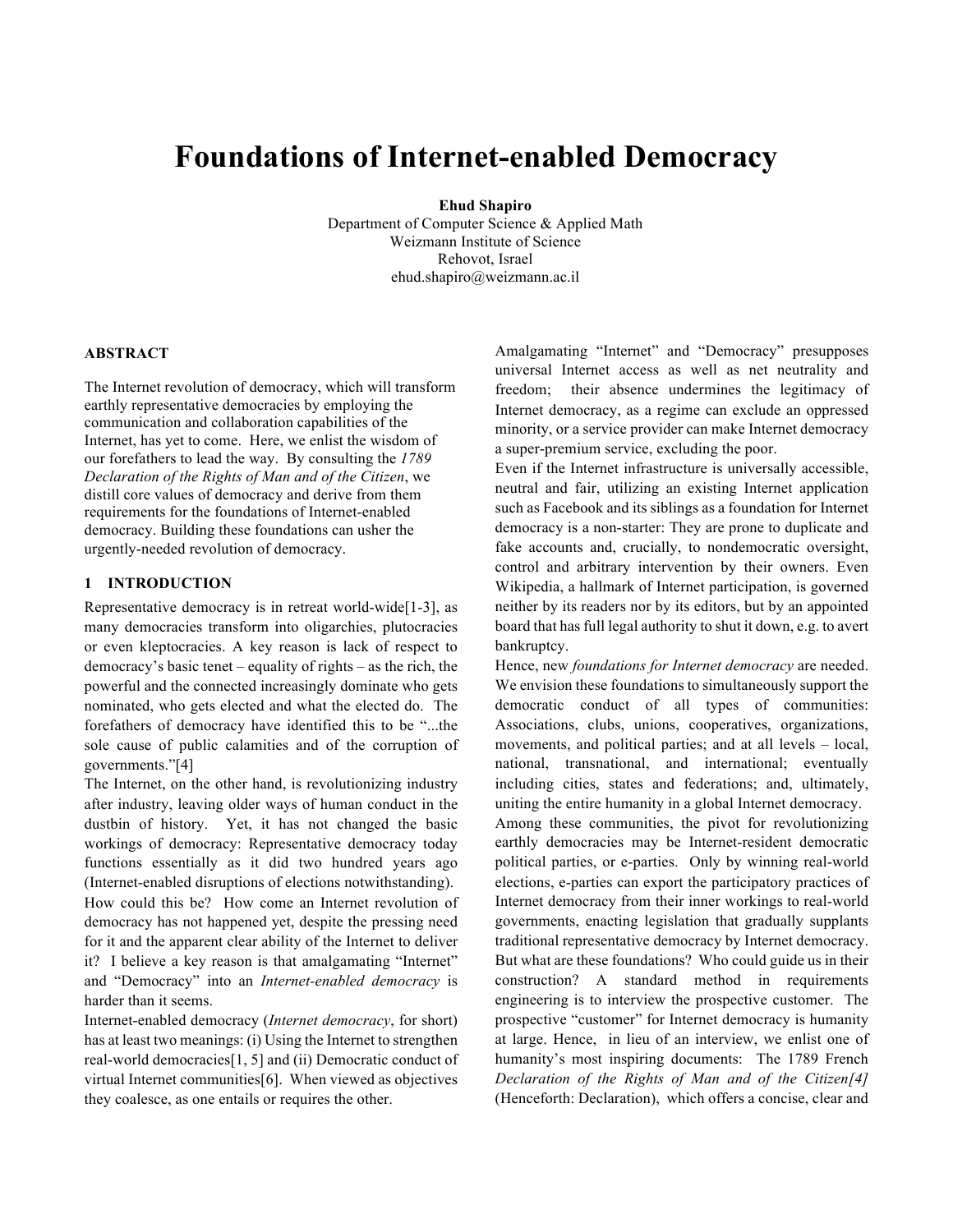bold expression of the essence of democracy. We study its Articles, extract from them core democratic values, and derive from these values requirements for the foundations of Internet democracy.

### **2 CORE VALUES OF DEMOCRACY**

We list core democratic values extracted from the Articles (marked by A) of the Declaration (Interpreting  $Man \rightarrow$ *Person*, *Citizen*à*Member*, and *Nation*à*Community*):

**1. Sovereignty**: The Declaration's **Article III (A3)** states that "The principle of any sovereignty resides essentially in the Nation. No body, no individual can exert authority which does not emanate expressly from it." We interpret this principle to mean that **the members of an Internet democracy are its sovereign.**

2. Equality: A1 states that "Men are born and remain free and equal in rights. …". Together with **A3** they imply that sovereignly must be equally shared, often stated as *one person – one vote*. But there is more to equality than the right to vote. **A4** states that the law is the expression of the general will and that all people have the right to contribute to its formation; and equally so, according to **A1**. **A6** further states that all people, being equal in the eyes of the law, are equally admissible to all public posts.

Equality extends not only to rights but also to obligations: **A12–14** ascertain the need for public services and for equally sharing their financing among members, but progressively, according to their ability to pay.

To summarize, all members of a democracy must have equal capacity to act as voters, discussants, proposers and public delegates, as well as share progressively the burden of public expenditures.

**3. Freedom:** A1 states that "men are born and remain free". The nature of this freedom is further elaborated in other articles: **A10-11** espouse the **freedom of expression** within the limits if the law. **A5** proclaims the freedom to take any action that is not harmful to others. Among those implied freedoms we note the **freedom of assembly[7]**, granting any group of people the freedom to assemble, and the **subsidiary principle**, granting such a group the freedom to make decisions that pertain to them.

**4. Transparency**: **A14-15** require that the conduct of public agents and the collection and expenditure of public funds be transparent. Furthermore, **A2** states that the goal of any political association must be the conservation of the natural and imprescriptible rights of man: **liberty, property, safety and resistance against oppression**. This can be ascertained in an ecosystem of Internet democracies only if the decisions of each are transparent to the others.

 $\overline{2}$ 

**5**. Property and Privacy: A17 recognizes the right for property and its private use, which, extended to our times, incorporates the right for the ownership and privacy of information. The right to safety and resistance against oppression (**A2**) entails voter privacy to resist coercion.

**6. Justice**: Revolt against unjust rulers was crucial to the emergence of democracy, and justice is the focus of early charters of democracy such as the English Magna Carta[8] and the French Declaration. Indeed, **A1** and **A4-13** address the equal and just conception, application and enforcement of the law. Furthermore, **A16** states that a **constitution** is needed to guarantee the rights of citizens and the separation of the powers of government.

### **3 REQUIREMENTS OF FOUNDATIONS OF INTERNET DEMOCRACY**

We now aim to derive from these core democratic values requirements for the foundations of Internet democracy.

**1. Sovereignty:** Internet communities today, from the local bulletin board to almighty Facebook, are dictatorial, with an omnipotent administrator who determines who gets in, who is thrown out and what actions may each member take. The administrator also has the capacity to shut down the community and annihilate its recorded history at will. Furthermore, communities like Facebook employ rule-bydecree like bygone Middle Ages fiefdoms. The owner, like a feudal lord, sets the rules (sometimes in secrecy), tries members for breaching them and executes the punishment. The members, like serfs, toil for the financial benefit of the lord while having no (intellectual) property, civil rights, or voting rights. They have no say on their remuneration or tax, on community rules of conduct or their enforcement, or on the election of community leadership. In the event of a bankruptcy or hostile takeover, the entire community and its recorded history may be annihilated, with community members being helpless bystanders. All this clearly violates all of democracy's core values – sovereignty, equality, freedom, transparency, property, privacy and justice.

First, we consider the question of ownership. Any seemingly sovereign Internet democracy that resides on computers operated by a third party could be unplugged at its will, or its default, rendering sovereignty meaningless. Hence, in the context of an Internet democracy, sovereignty requires ownership.

How can the members of an Internet democracy be the sovereign and hence necessarily the owner? Advances in cryptocurrencies and blockchain technology provide the first example. In a DAO (Decentralized Autonomous Organization)[6], built on top of Ethereum, the dictatorial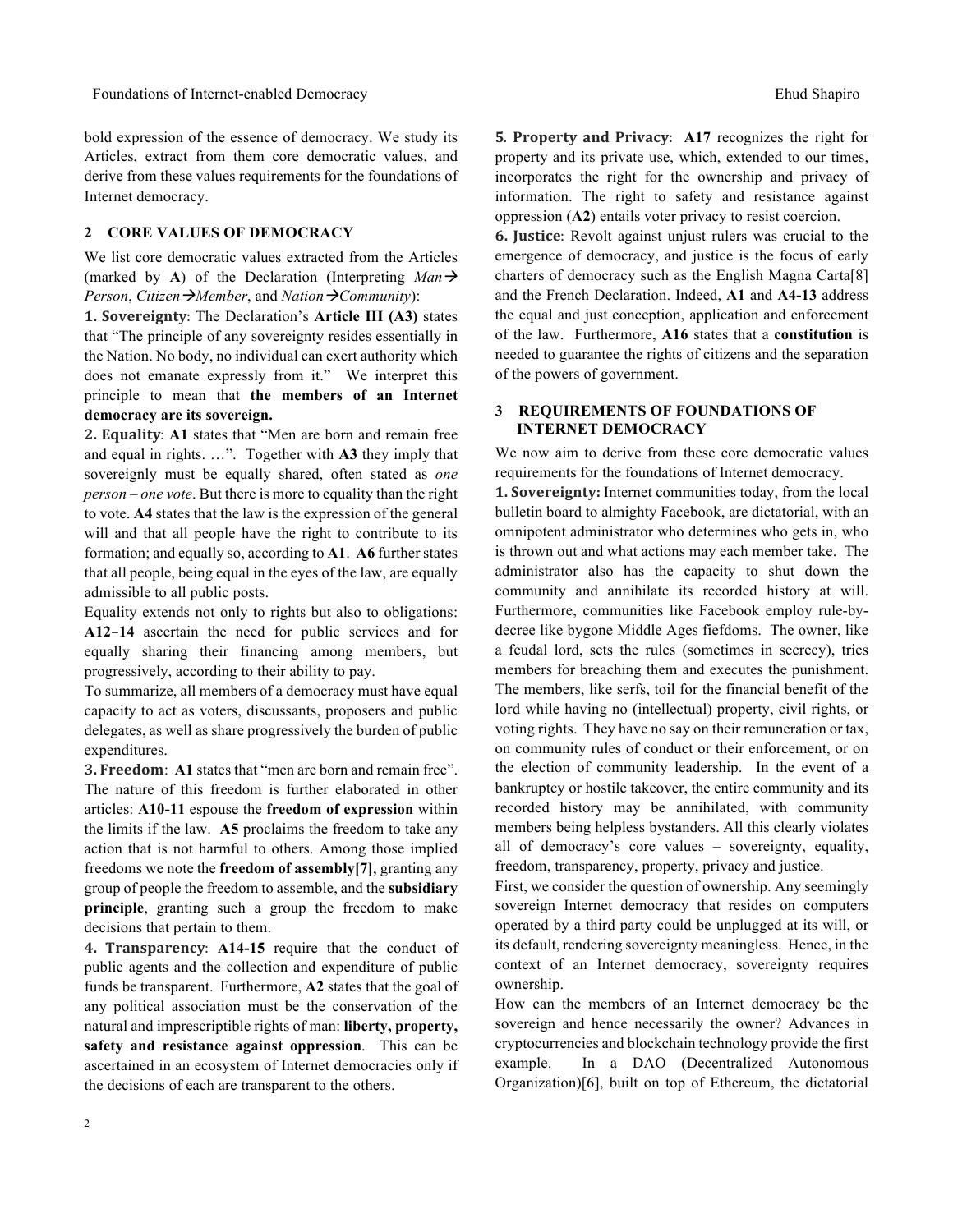system administrator is replaced by a *smart contract*, namely an autonomous, incorruptible, transparent and persistent software agent, programmed to obey democratic decisions (albeit with *one coin – one vote*, not *one person – one vote*). The DAO operates on a distributed computer network with no central ownership. A few caveats: First, an early DAO venture capital fund had a bug that allowed a malicious member to syphon its funds. Smart-contract programming in general and the DAO architecture in particular have yet to mature to offer a sound foundation for Internet democracy. Second, Ethereum and Bitcoin, while having distributed control in theory, have a core group of miners that could control and subvert them should they decide to join forces, a risk that a future Internet democracy at the national or global scale cannot afford. Third, current proof-of-work consensus protocols of public blockchains incentivize inconceivable and unsustainable waste of energy, which cannot be endorsed by any moral person or organization. Fourth, a replicated ledger such as Ethereum and Blockchain could not support the high-throughput transaction rate and response time required by a national or global Internet democracy; a distributed ledger architecture is needed. Fifth, to foster participation rather than greed, a democratic cryptocurrency should reward participation[9], rather than capital-intensive coin-mining; the globally-unique digital identities required for Internet democracy, discussed below, may afford egalitarian cryptocurrency mining[9, 10].

The economy of a democratic cryptocurrency could be programmed with democratically instituted taxes and budgets (e.g., [11, 12]) to operate the Internet democracy.

In summary, a distributed public ledger employing a democratic cryptocurrency and programmed to adhere to democratic control could ensure that the members of an Internet democracy are its sovereign and owner.

**2. Equality:** Equality entails *one person – one vote*. Yet Internet democracies consist of digital identities, not people. Requiring *one digital identity – one vote* is not enough, as most existing systems allow a person to create as many digital identities as one wishes.

To support equality in an Internet democracy, a new notion of digital identity must be devised that is truthful, unique, persistent, and owned by the person it represents. Otherwise, if fake – the owner may vote on behalf of a non-existent person; if non-unique – the owner may cast multiple votes; if not persistent – the owner may terminate and shed an obligated identity and acquire a fresh one clear of obligations, eluding accountability; and if not owned by the person it represents – it grants its owner an extra vote at the expense of the person it represents.

While truthfulness is a common requirement, e.g. in credit card and mobile phone contracts, uniqueness and persistency are not, as a person may obtain numerous credit cards, mobile phones and email accounts and terminate them at will. Government-issued identity numbers, often complemented with biometric attributes and incorporated in digital identity cards (cf. e-Estonia, India's Aadhaar) may serve as a unique and persistent digital identity attribute.

However, Internet democracies may transcend national boundaries, e.g. in regional and international organizations. Realizing equality in global Internet democracies is a bigger challenge: First, unhindered Internet access should be a recognized basic civil right and be provided universally. Second, some people, notably refugees, may have no verifiable national identity, yet should be granted participation in a global Internet democracy. Third, people may have multiple citizenships, and without an additional notion of "global citizenship" with an associated globallyunique digital identity, one may have multiple votes, violating equality. Fourth, malicious nondemocratic regimes may produce an arbitrary number of fake national identities and use them (in a Sybil attack[13]) to sway the vote of a global Internet democracy in favor of their national interest. A trustworthy notion of *global citizenship*; a mechanism to endow each global citizen with a truthful, persistent and globally-unique *global digital identity*; and a *global judiciary* empowered to revoke fake or duplicate global digital identities and to transfer stolen identities back to their rightful owners, as well as to prosecute the perpetrators of these crimes, are all needed to ensure equality in a global Internet democracy.

**3. Freedom:** As freedom of expression is granted within the limit of the law, its realization requires a *constitution* that determines these limits and a *judiciary* that enforces them, discussed below. **Freedom of assembly** can by realized by a software architecture that allows the unhindered formation of one Internet democracy within another. To uphold the **subsidiary principle**, each subsidiary democracy should be able to undertake decisions that pertain to it, within the law. **4. Transparency:** The structure of an Internet democracy, its rules of conduct, its underlying technology, the source code of its software, as well as the decisions of its communities, the actions of its public delegates and its finances must all be transparent to all. (We acknowledge that in an extreme scenario, resisting an oppressive regime may necessitate compromised transparency.)

**5. Property & Privacy:** The ownership of private data and its measured disclosure to third parties only as needed can be supported with self-sovereign identities[14]. Ensuring